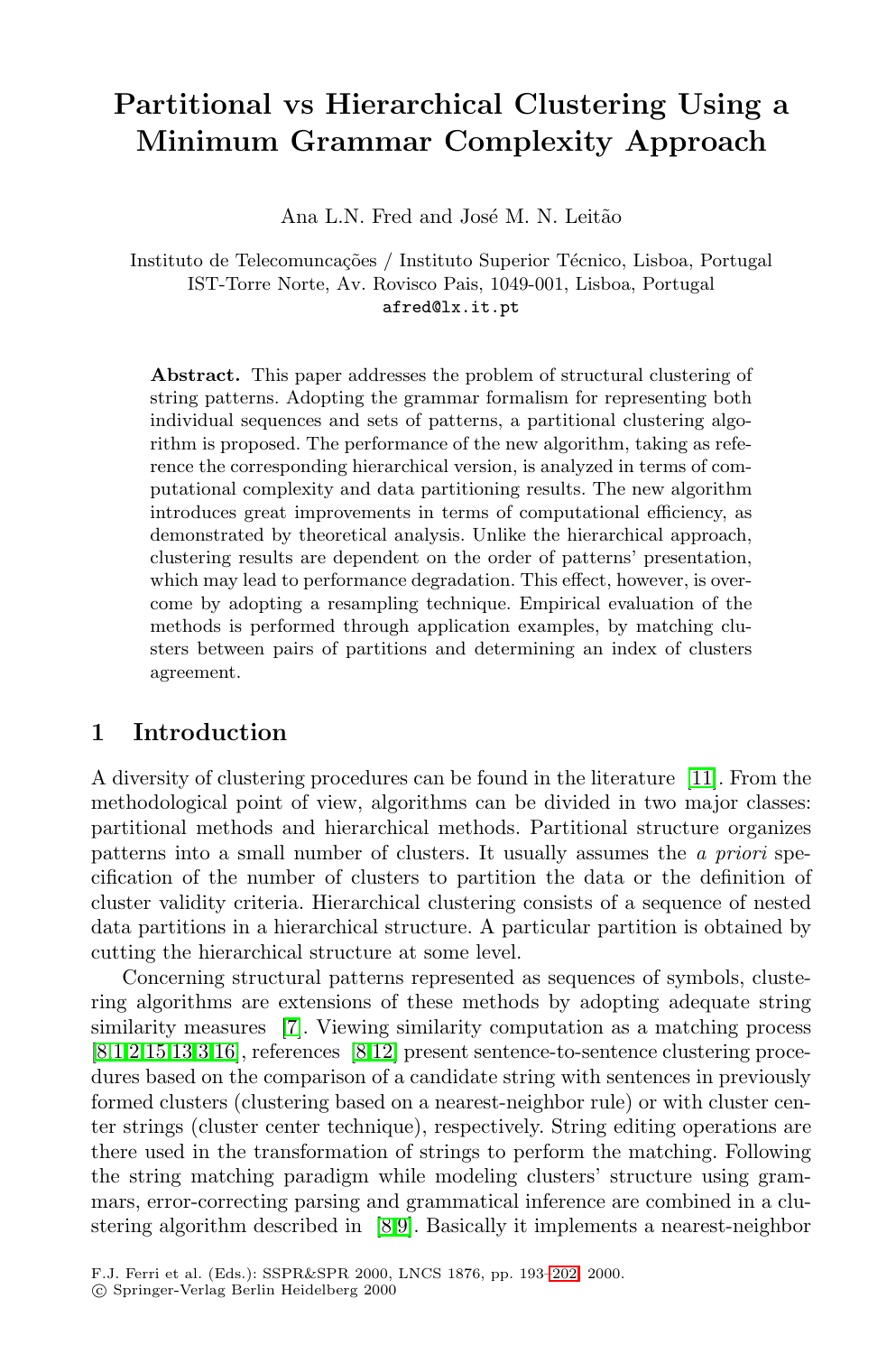<span id="page-1-0"></span>rule, where sentences are compared, not directly with the patterns included in previously formed clusters, but with the best matching elements in the languages generated by the grammars inferred from the clusters' data. Also using grammars for modeling clusters' structure, a distinct approach, based on the concept of minimum description, is proposed in [\[4\]](#page-8-0). Structural resemblance between patterns is assumed to reflect common rules of composition; a normalized reduction in grammar complexity obtained by associating patterns gives the measure of similarity underlying the hierarchical clustering algorithm there proposed. In [\[5\]](#page-8-0) the search of common subpatterns by means of Solomonoff's coding [\[17,6\]](#page-9-0) forms the basis of a clustering algorithm that defines similarity between patterns as a ratio of decrease in code length.

This paper focuses on clustering procedures capturing structural resemblance in the form of rules of composition between primitives, as opposed to string matching techniques. The grammar formalism is adopted to describe these rules and simultaneously provide a model for cluster representation. To this purpose, a new clustering algorithm, of the partitional type, is proposed and compared with the hierarchical method described in [\[4\]](#page-8-0). Also, within the scope of empirical comparison of partitions produced by the different algorithms, a global partitioning agreement index is proposed.

Section 2 presents the grammar-based similarity measure that forms the core of the clustering algorithms, emphasizing the distinction between structural resemblance and string matching. The new clustering algorithm is described in section [3;](#page-4-0) theoretical algorithmic complexity evaluations and comparative performance analysis are addressed in section [4.](#page-5-0) A measure of partitions agreement is proposed for empirical assessment of the methods. Application examples are presented in section [5.](#page-6-0)

## **2 Structural Similarity Measure**

The concept of resemblance between strings has typically been viewed from two perspectives [\[7\]](#page-9-0): (1)- similarity as matching, based on string editing operations; (2)- structural resemblance, based on the similarity of their composition rules and primitives.

The similarity measure described next, which forms the basis of the clustering algorithms described in section [3,](#page-4-0) falls into the second category. According to this approach, patterns' structure is modeled by syntactic rules, automatically inferred from the data [\[10,14\]](#page-9-0). Grammar complexity gives a measure of the compactness of this representation:

$$
C(G) = \sum_{i=1}^{r} \sum_{j=1}^{l_i} C(\alpha_{ij})
$$
 (1)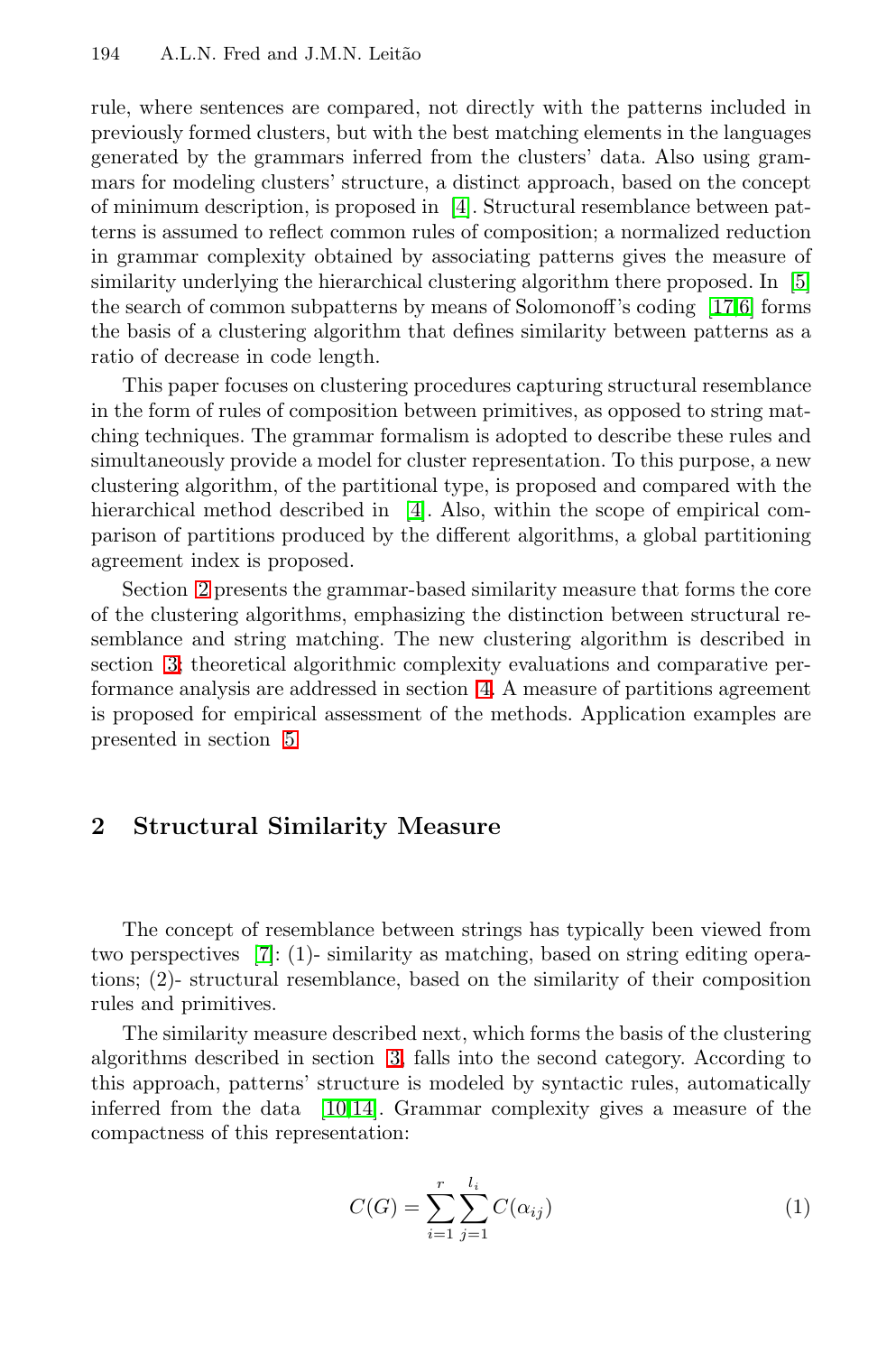<span id="page-2-0"></span>where  $C(G)$  is the complexity of grammar G,  $\alpha_{ij}$  represents the right side of the jth production for the ith non-terminal symbol of the grammar, and

$$
C(\alpha) = (n+1)log(n+1) - \sum_{i=1}^{m} k_i log k_i
$$
\n
$$
(2)
$$

with  $k_i$  being the number of times that the symbol  $a_i$  appears in  $\alpha$ , and n is the length of the grammatical sentence  $\alpha$ . Structural resemblance is captured by shared rules of composition, which lead to a reduction of the global description (grammar inferred from the patterns ensemble) when compared to the descriptions of the patterns considered individually. Similarity is then defined as the ratio of decrease in grammar complexity (RDGC) [\[4\]](#page-8-0), as follows:

$$
RDC(s_1, s_2) = \frac{C(G_{s_1}) + C(G_{s_2}) - C(G_{s_1, s_2})}{\min\{C(G_{s_1}), C(G_{s_2})\}}
$$
(3)

where  $s_1, s_2$  are strings and  $C(G_{s_i})$  denotes grammar complexity. Figure 1 outlines the RDGC similarity computation procedure.



**Fig. 1.** Computing the similarity between strings under the minimum grammatical complexity approach. Separate grammars are inferred from the individual strings and from the strings ensemble; similarity is defined as the normalized reduction in grammatical complexity obtained by joining the patterns. The choice of the grammatical inference algorithm influences the similarity index obtained. For simplicity of illustration, graphs representing regular grammars are depicted next to the grammatical inference blocks.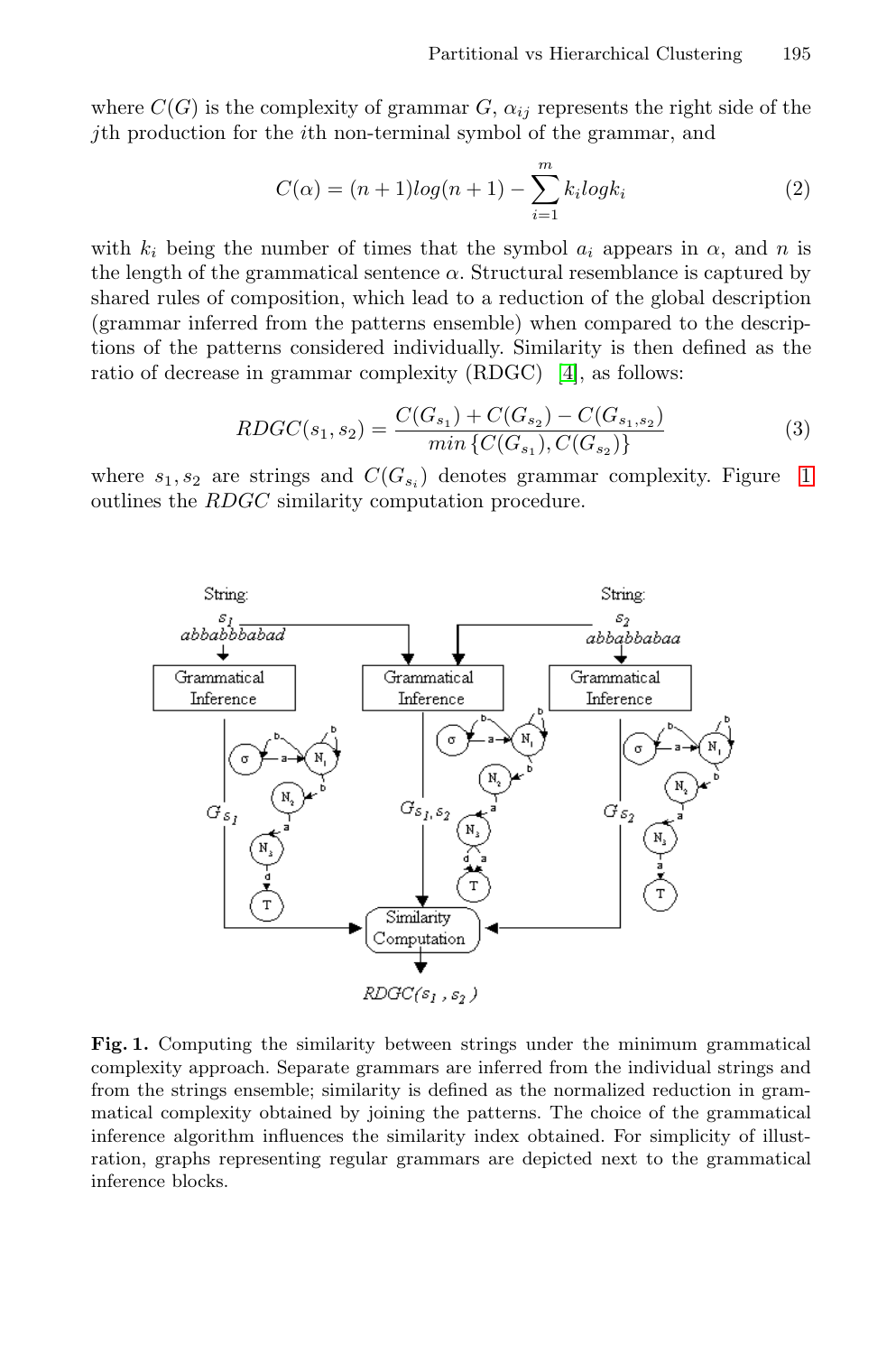

**Fig. 2.** Graphical representation of strings of the form  $(2^*6^*)^*$  (patterns 1 to 4) and (0∗6)<sup>∗</sup> (patterns 5 to 8). The graphical interpretations of the symbols are as follows: 0 – maintain the line direction;  $2$  – turn right;  $6$  – turn left. The string's lengths for the several patterns are: (1)-9; (2)-9; (3)-389; (4)-409 (5)-18; (6)-9; (7)-487; (8)-411.

The emphasis of the RDGC on structural similarity rather than on string alignment is put in evidence in the example depicted on figure 2, which represents a graphical description of instances, with various lengths, of strings of the form  $(2<sup>*</sup>6<sup>*</sup>)<sup>*</sup>$  or  $(0<sup>*</sup>6)<sup>*</sup>$ , with the symbol  $*$  indicating an arbitrary repetition of the element on the left (parenthesis are used for delimiting elements with more than one character).

|   |                   | 2 | २ |          | 5        |  |                   |
|---|-------------------|---|---|----------|----------|--|-------------------|
|   |                   |   |   | 0.707    | 0        |  | $\mathcal{O}$     |
| 2 |                   |   |   | 0.707    | 0        |  |                   |
| 3 |                   |   |   | 0.757    | $\theta$ |  |                   |
| 4 | 0.707 0.707 0.757 |   |   | 1        |          |  |                   |
| 5 | 0                 |   |   |          | 1        |  | 0.913 0.928 0.928 |
| 6 | $\mathcal{O}$     |   |   | $\theta$ | 0.913    |  |                   |
| 7 |                   |   |   |          | 0.928    |  |                   |
| 8 |                   |   |   |          | 0.928    |  |                   |

**Table 1.** Similarity matrix for the string patterns in figure 1.

Table 2 shows the similarity matrix between the string patterns, computed using Crespi-Reghizzi's algorithm [\[10\]](#page-9-0) for grammatical inference, without imposing a priori information other then left-to-right precedence of the characters. As shown, the similarity measure provides complete separation of the two structures (zero valued blocks on the matrix). Furthermore, the similarity index is independent of the strings length, yielding maximum similarity to most of the patterns exhibiting the same structure. The non-unit values regarding the similarity between string 4 and the first three strings (or between string 5 and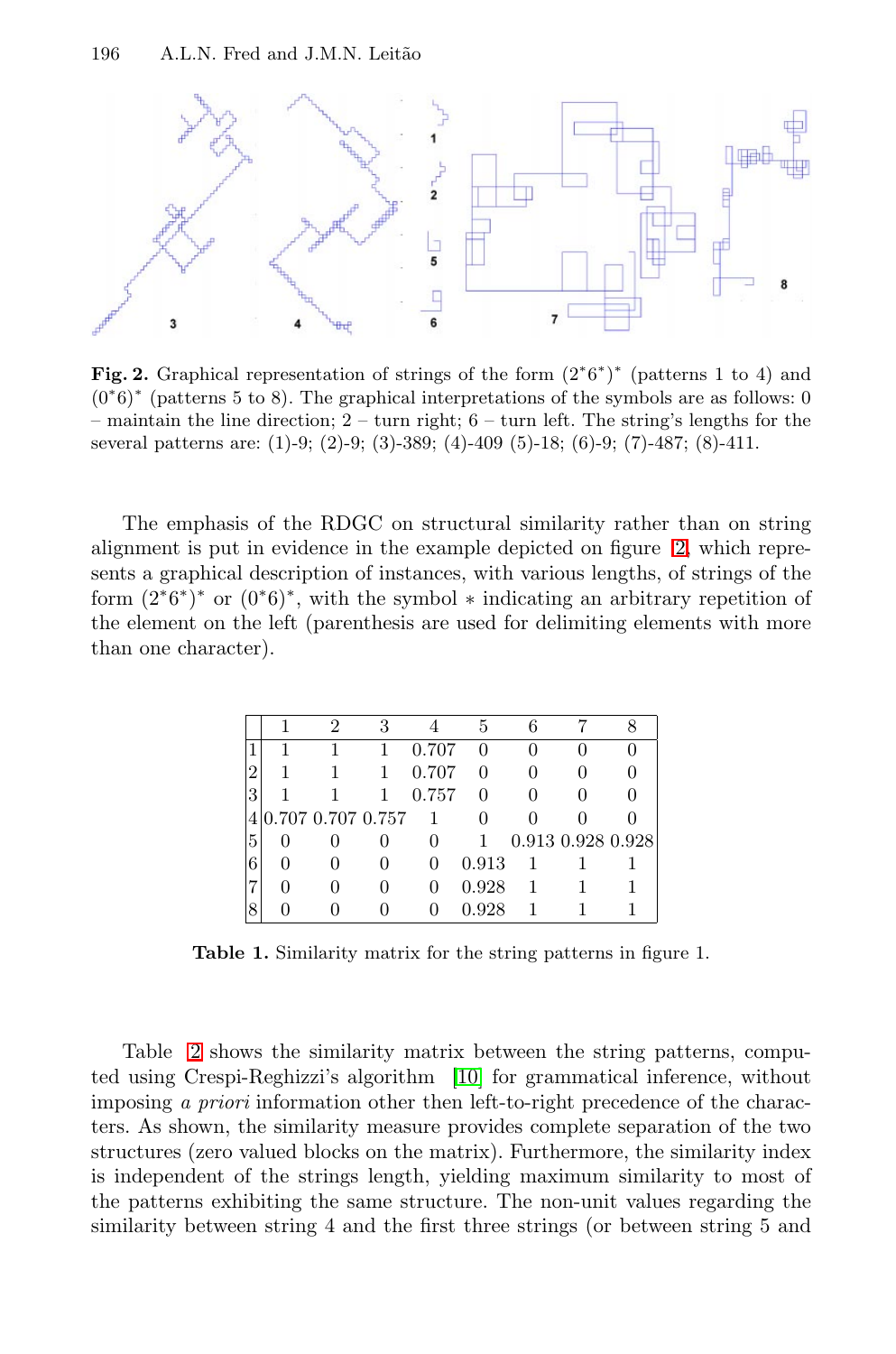<span id="page-4-0"></span>strings 6 to 8) reflect the sensitivity and asymmetry of the inference algorithm to initial and terminal string values with the a priori information used.

## **3 Minimum Grammar Complexity Clustering**

The underlying idea for the clustering algorithms described next, is that, if sequences exhibit a similar structure, then their joint description will be more compact than the combination of the descriptions of the individually considered elements. Using the grammar formalism to model the string patterns, similarity of structures and primitives leads to shared sets of grammar productions, and hence to a reduction in the global grammar complexity. Taking the grammar complexity, as defined in expressions [1](#page-1-0) and [2,](#page-2-0) as a measure of description compactness, and the associated similarity between string patterns, defined by expression [3,](#page-2-0) the later is extended to sets of sequences, providing a similarity measure between clusters:

$$
RDC(C_1, C_2) = \frac{C(G_{C_1}) + C(G_{C_2}) - C(G_{C_1, C_2})}{\min\{C(G_{C_1}), C(G_{C_2})\}}
$$
(4)

with  $G_{C_i}$  representing the grammar inferred from the data in cluster  $C_i$ .

Section 3.1 presents a hierarchical clustering algorithm based on this similarity concept, proposed in [\[4\]](#page-8-0). The new algorithm, a sentence to sentence clustering procedure, is presented in section 3.2. These algorithms, besides the data partitioning, provide a model for cluster representation.

#### **3.1 Hierarchical Clustering**

*Input:* A set of strings  $S = \{s_1, s_2, \ldots, s_n\}$  and a threshold th.

Output: A partition of S into m clusters  $C_1, C_2, \ldots, C_m$  and their grammatical representations  $G_{C_1}, G_{C_2}, \ldots, G_{C_m}$ 

Steps:

- 1. Assign  $s_i$  to  $C_i$ ,  $i = 1, \ldots, n$  and infer a grammar,  $G_{C_i}$ , for each cluster. Let  $m = n$ .
- 2. Among the  $m<sup>2</sup>$  possible associations of two clusters, compute

$$
sim = max \{RDCC(C_i, C_j)\}, i, j = 1...m, i \neq j
$$

If  $sim > th$ , then associate these clusters, set their grammatical description as the grammar inferred from the joint set of data  $G_{C_i, C_j}$  and decrease m by one; otherwise stop, returning the clusters found.

#### **3.2 Sentence to Sentence Clustering Procedure**

*Input:* A set of strings  $S = \{s_1, s_2, \ldots, s_n\}$  and a threshold th.

Output: A partition of S into m clusters  $C_1, C_2, \ldots, C_m$  and their grammatical representations  $G_{C_1}, G_{C_2}, \ldots, G_{C_m}$ .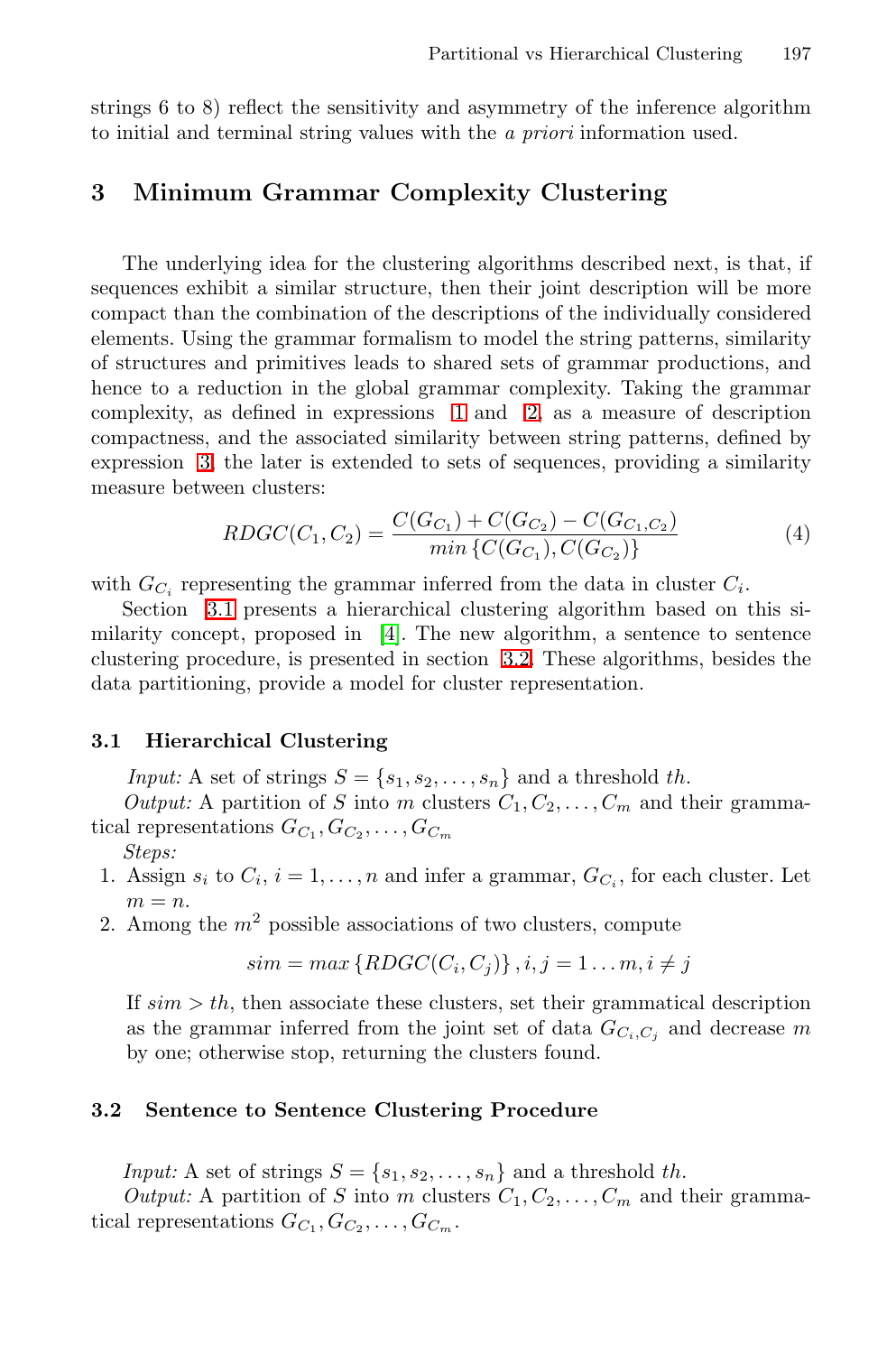Steps:

- <span id="page-5-0"></span>1. Assign  $s_1$ , the first string in S, to  $C_1$ , and infer the grammar  $G_{C_1}$ . Let  $m = 1$ .
- 2. For each remaining element  $s_i \in S$  do:
	- Infer a grammar for  $s_i$  and compute the similarity  $RDC(s_i, C_k)$ ,  $k =$  $1, \ldots m$ . Let sim be the highest value found and  $C_i$  the matching cluster. – If  $sim > th$ , include  $s_i$  in  $C_i$  and update the cluster's grammatical
- description; otherwise, form a new cluster with  $s_i$  and set  $m = m + 1$ . 3. Return the clusters found and their grammatical descriptions.

## **4 Comparison of the Algorithms**

The hierarchical and partitional algorithms described previously are based on a common similarity measure and cluster representation paradigm: syntactic model. They therefore provide compact models for cluster description that, while capturing data structure, also provide a mechanism for the recognition of new data by means of parsing algorithms, and generative capability.

The demarcation of the two approaches deals with computational efficiency, optimality of the solutions and structure evidencing aspects.

#### **4.1 Computational Complexity**

Let  $n$  be the total number of samples. The computational analysis takes grammatical inference as elementary operation, as this is the most expensive processing performed. It should be emphasized that the adopted grammatical inference method (Crespi-Reghizzi's method) has linear time complexity on the length of the patterns,  $O(l)$ . By adequate memorization of grammar structure information (profiles), merging of clusters involves simple calculations on these structures, without requiring recalculations with the samples.

Step 1 of the hierarchical algorithm (see section [3.1\)](#page-4-0) involves n distinct grammar inferences, one per sample. The first iteration of step 2 performs  $\frac{(n-1)^2}{2}$ inferences, filing a  $n \times n$  similarity matrix (this matrix is upper triangular with unitary diagonal). The remaining iterations of step 2 undertake comparisons on this decreasing order matrix (each association of patterns, or clusters merging, dictate a reduction by one in the matrix dimension and its corresponding actualization, involving the computation of the similarity of the merged cluster with all the others –  $m-1$  computations, m being the current dimension of the similarity matrix). In the overall, the hierarchical algorithm has  $O(n^2)$  time and space complexities.

The analysis of the steps of the partitional algorithm (section [3.2\)](#page-4-0) shows that n inferences are needed (one per sample) and the computation of the similarity with existing clusters and actualization of clusters' grammars involves at the most m grammar merging operations. As a result, the algorithm has  $O(mn)$  time complexity and  $O(m)$  space complexity. This represents a significant reduction in computational complexity in comparison with the hierarchical version as  $m$ , the total number of clusters is usually small in relation to the number of samples.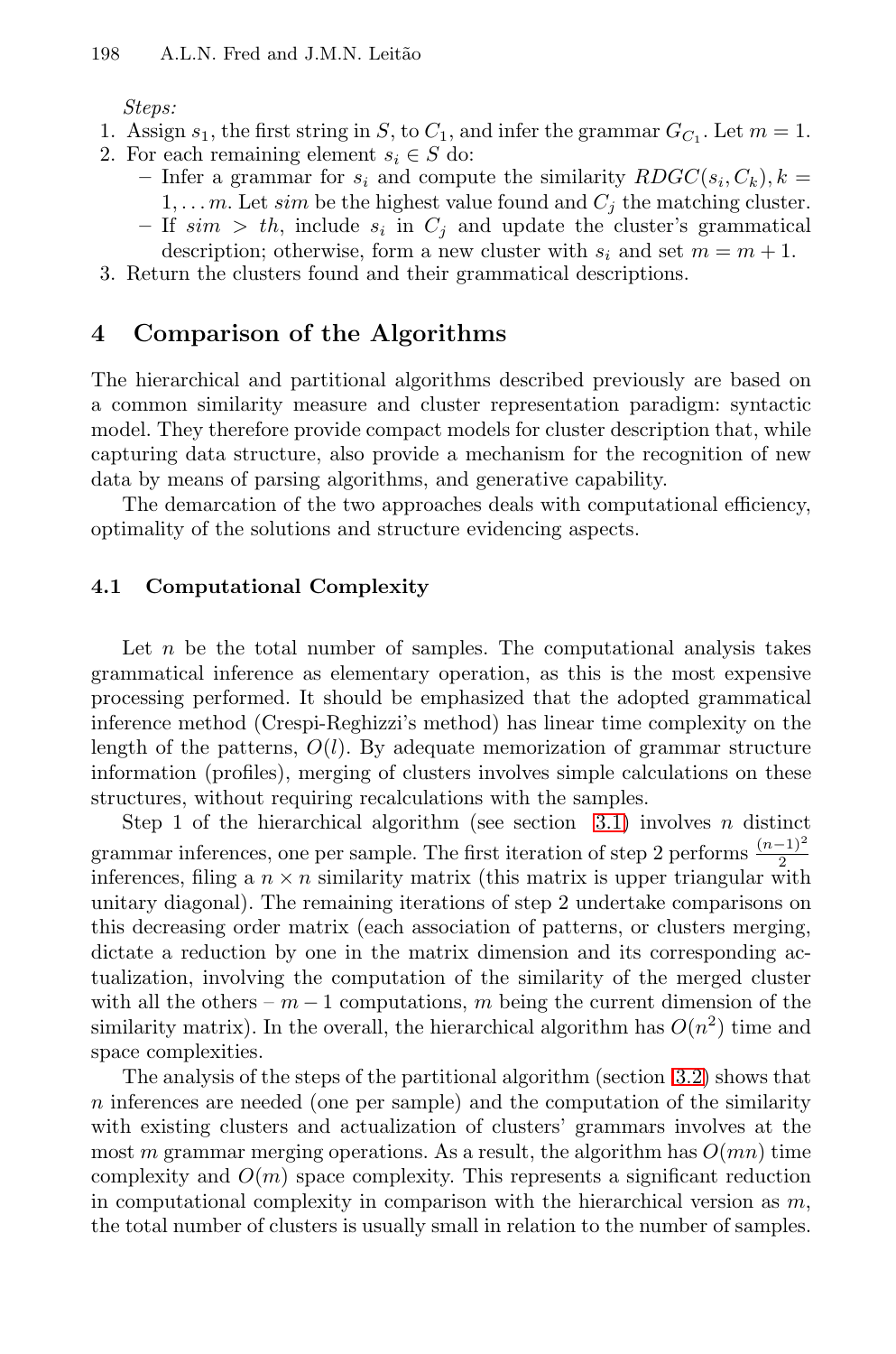#### <span id="page-6-0"></span>**4.2 Optimality of the Solutions Found**

Since the hierarchical data structuring, produced by the hierarchical algorithm, is based on the pre-computation of a similarity matrix between all sample pairs, solutions found are only dependent of the value of th, a design parameter meaning the minimum similarity of patterns within a cluster. The partitional algorithm, however, may produce solutions dependent of the order of presentation of patterns, in which case over-fragmentation of the data may occur. This situation is more likely to arise when clusters are not well separated, and highly dissimilar patterns, belonging to the same cluster, are on the top of the presentation list, the similarity of which being smaller than the value of the threshold th. This dependency on the order of patterns' presentation may be overcome by a combined resampling and consistent clusters gathering algorithm, not described here due to space restrictions.

Empirical evaluation of the algorithms undertakes the comparison of the partitions produced, which, in general, will include differing numbers of clusters and unlike clusters organization and ordering. In order to evaluate the consistency of two data partitions or to compare the results of two clustering algorithms taking as reference an ideal partitioning, it is necessary to determine the correspondence between clusters in both partitioning. In other words, one needs to determine the best matching associations of clusters and an index of clusters agreement.

In the following, we define  $pc\_idx$ , the partitions consistency index, as the fraction of shared samples in matching clusters in two data partitions, over the total number of samples:

$$
pc\_idx = \frac{1}{n} \sum_{i=1}^{min\{nc_1, nc_2\}} n\_shared_i
$$

where  $nc_1$ ,  $nc_2$  are the number of clusters in the first and second partitions, respectively, and  $n\_shared_i$  is the number of samples shared by the *i*th matching clusters. An algorithm for the computation of matching clusters and corresponding consistency index is described elsewhere.

### **5 Application Examples**

The first example consists of the patterns presented in section [2.](#page-1-0) Figure [3](#page-7-0) illustrates the failure of string matching techniques in identifying the structure of these patterns (dendrogram on the left); by applying the hierarchical algorithm of section [3.1](#page-4-0) (dendrogram on the right) perfect separation is obtained for threshold values,  $th$ , smaller than 0.7. With the same range of values for  $th$ , the partitional algorithm, described in section [3.2,](#page-4-0) consistently produces the same two classes, not being dependent on the order of pattern presentation.

The other example, depicted in figure [4,](#page-7-0) concerns the clustering of 84 contour images of two types of hardware tools, using string descriptions. The dendrogram, produced by the hierarchical algorithm, shows the variability of similarity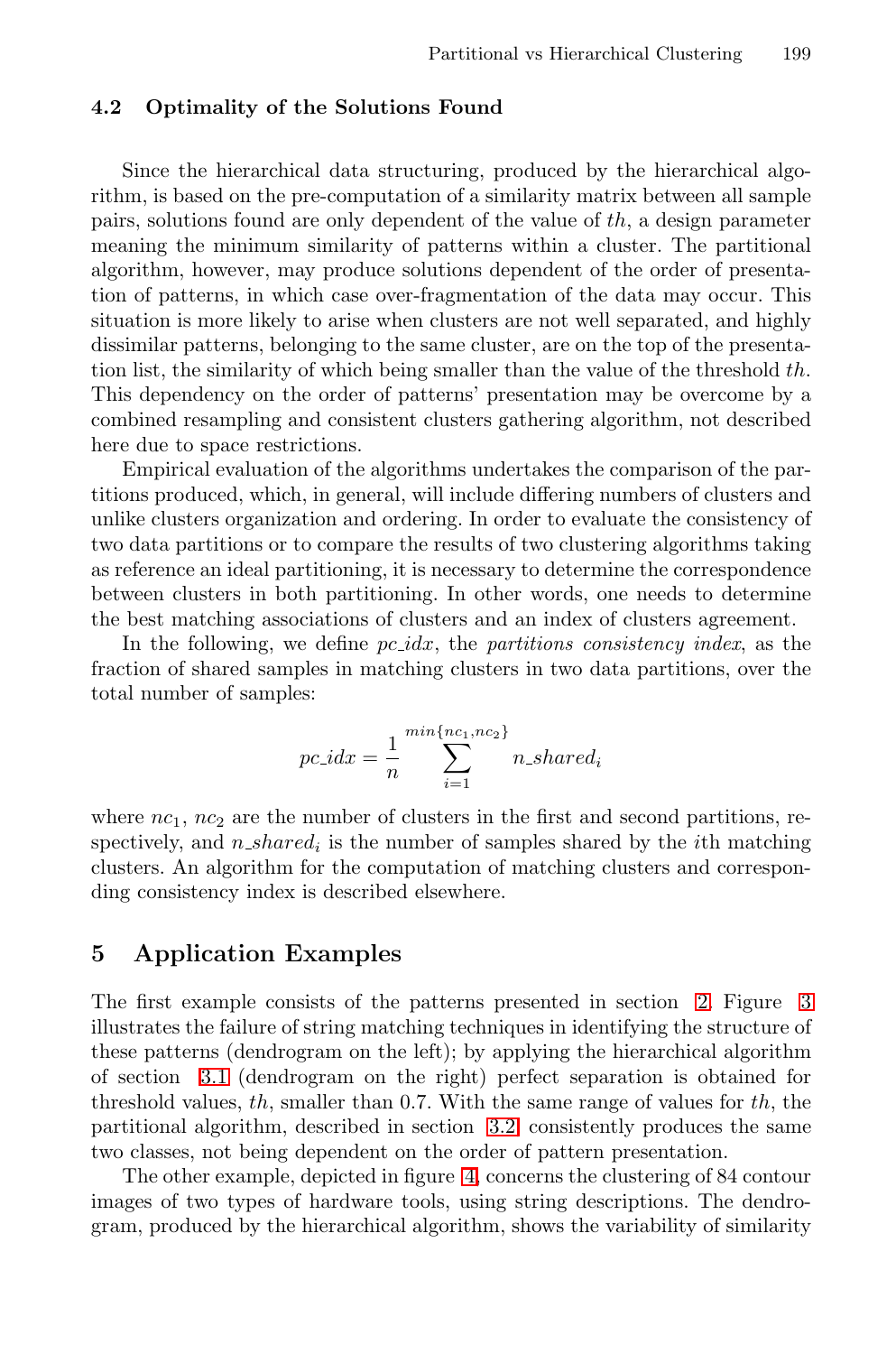<span id="page-7-0"></span>

**Fig. 3.** Dendrograms produced by hierarchical clustering of patterns in figure 2, using: (a) - dissimilarity based on string editing operations; (b) the RDGC similarity .



**Fig. 4.** Clustering of contour images represented by an 8-directional differential chain code. (a)- Dendrogram produced by the hierarchical algorithm; samples 1-42 and 43-84 are of the type represented aside. (b)- Consistent clusters found after 10 resampling experiments, with the partitional-type algorithm. (c)- Histogram of the consistency index (in percentage – see section [4.2\)](#page-6-0) between the ideal partitioning and the partitions found with the proposed algorithm, over 40 resampling experiments of the data (random ordering). (d)- Corresponding histogram of the number of clusters found.

values within the cluster of the first tool; class separation is obtained by choosing th in a narrow interval:  $[21; 3]$ . By applying the sentence-to-sentence algorithm to this data, with  $th = .22$ , clustering results are dependent on the order of pattern presentation, as shown by the histograms in figure 4 (c) and (d). In these results, wheel-type contours were usually grouped in a single cluster, while the other object class was often fragmented into several, variable composition clusters (most of the experiments led to the partitioning of the data into 3 or 4 clusters – see plot (d)). Consistency index values lower than 1 are also the result of overfragmentation of the data, rather than incorrect pattern associati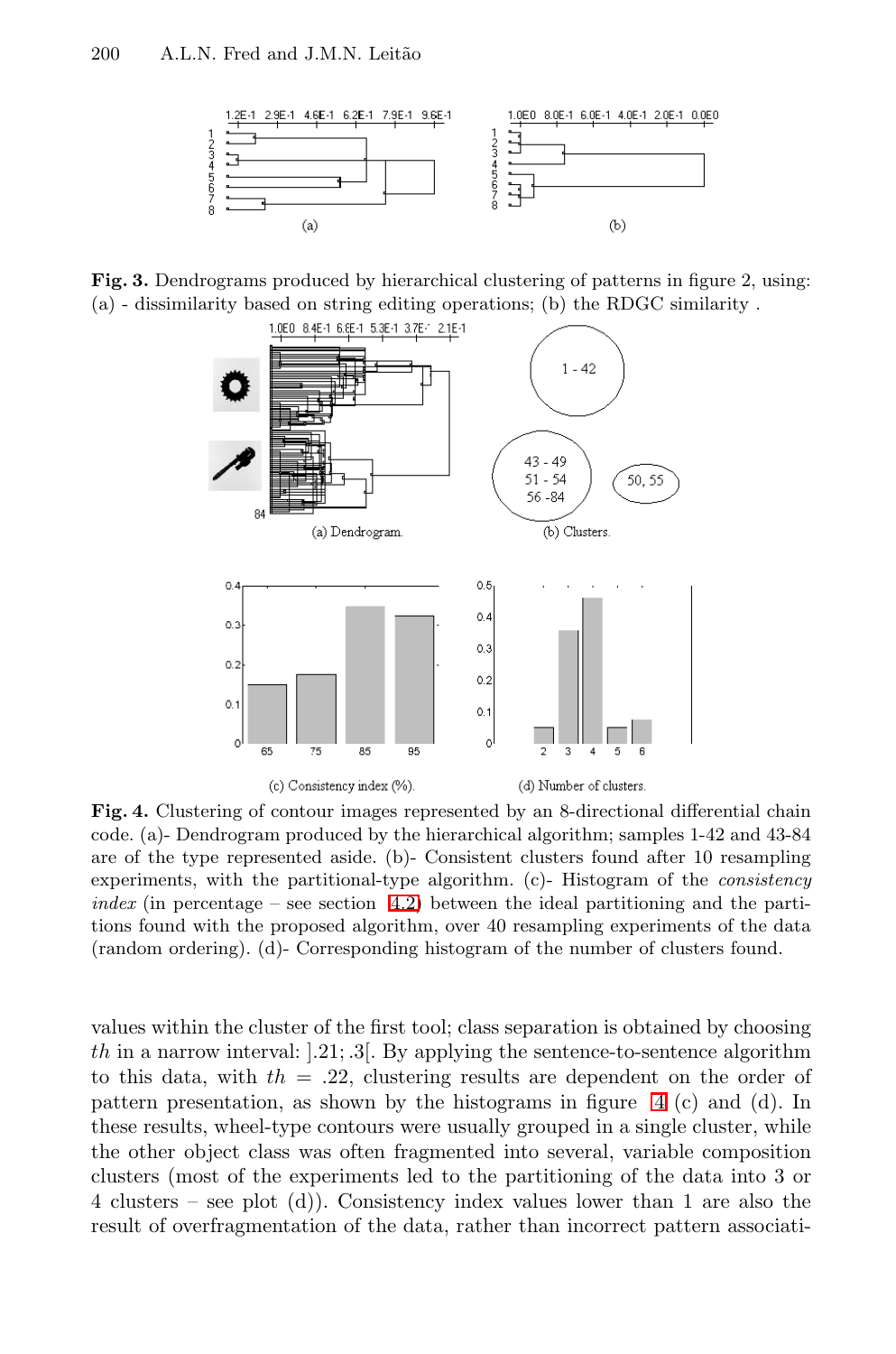<span id="page-8-0"></span>ons. However, this overfragmentation, dependent on the order of presentation of patterns, can be overcome by applying a technique of data resampling followed by clustering and determination of consistent clusters, not described here due to space limitations. The results obtained using this technique are depicted in figure [4](#page-7-0) (b), showing that only two patterns (number 50 and 55, in the initial data ordering) did not join their natural group, forming an additional cluster.

#### **6 Conclusions**

This paper presented a new clustering algorithm for string patterns, of the partitional type, based on a minimum grammar complexity criterion. The ability of the underlying similarity measure to capture structural resemblance, as opposed to string matching, was emphasized, total independence on the string's lengths being achieved. A theoretical analysis of the new algorithm revealed lower computational complexity  $(O(n_c n)$  and  $O(n_c)$  time and space complexities, respectively, with n being the number of patterns and  $n_c$  the number of clusters found) when compared with the hierarchical version of the algorithm presented in [4]  $(O(n^2)$  time and space complexities). As a drawback, the partitioning produced by the new algorithm is dependent of the order of pattern presentation, the relevance of this effect being problem dependent and subject to empirical evaluation. To this purpose, an index of clusters agreement in data partitions was proposed to assess the performance of clustering algorithms on practical grounds.

The dependency on the order of presentation of the patterns of the new algorithm can be overcome by a combined resampling/consistent clusters finding technique, as illustrated by an application example, with not significant increase in the computational burden. Therefore, the proposed algorithm constitutes a feasible clustering strategy, able to handle much larger data sets than hierarchical techniques.

### **References**

- 1. H. Bunke. String matching for structural pattern recognition. In H. Bunke and A. Sanfeliu, editors, Syntactic and Structural Pattern Recognition, Theory and Applications, pages 119–144. World Scientific, 1990.
- 2. H. Bunke. Recent advances in string matching. In H. Bunke, editor, Advances in Structural and Syntactic Pattern Recognition, pages 107–116. World Scientific, 1992.
- 3. G. Cortelazzo, D. Deretta, G. A. Mian, and P. Zamperoni. Normalized weighted levensthein distance and triangle inequality in the context of similarity discrimination of bilevel images. Pattern Recognition Letters, 17:431–436, 1996.
- 4. A. L. Fred. Clustering of sequences using a minimum grammar complexity criterion. In Grammatical Inference: Learning Syntax from Sentence, pages 107–116. Springer-Verlag, 1996.
- 5. A. L. Fred and J. Leit˜ao. A minimum code length technique for clustering of syntactic patterns. In Proc. Of the 13th IAPR Int'l Conference on Pattern Recognition, Vienna, August 1996.